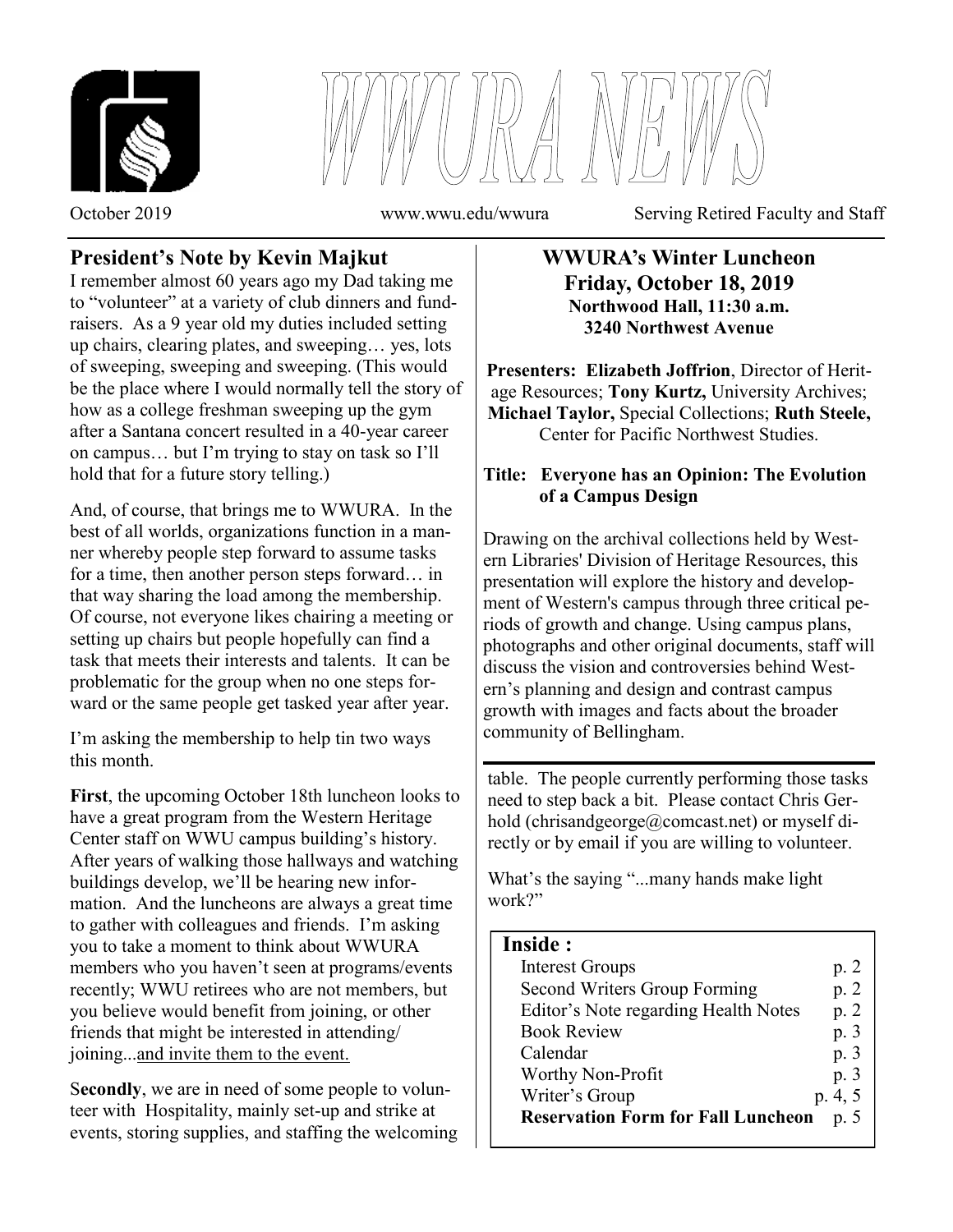# **OCTOBER 2019 INTEREST GROUPS**

If you are interested in one of the groups please call or email the contact person.

### **BOOK GROUP**--Donna Moore, 360-733-5769 dfmoore12@gmail.com

We will meet on Tuesday at 2:00 pm October 16th at the home of Donna Moore 1200 Birch Falls Dr., 360- 733-5769.

 October's book is *The Soul of America* by Jon Meacham. Discussion leader-Inge, snacks-Inge. November's book is *The House at the Edge of the Night* by Catherine Banner. Discussion leader-Suzanne, snacks-Suzanne.

**INFORMAL DINING**—Stephen Hutchens, 360-483-6873 sphutchens@yahoo.com

The dining schedule has been sent to participants. We look forward to another great year starting in October!!

**OPERA GROUP--Evelyn Ames, 360-734-3184, evelyn.ames@wwu.edu** 

Contact Evelyn for more information.

**2019-2020 MET HD** schedule (Saturdays): Oct. 12 (*Turandot*); Oct. 26 (*Manon*); Nov. 9 (*Madama Butterfly*); Nov. 23 (Philip Glass' *Akhnaten*); Jan. 11 (*Wozzeck*); Feb. 1 (*Porgyand Bess*); Feb. 29 (Handel's *Agrippina*); March 14 (*Der Fliegende Hollander*); April 11 (*Tosca*); May 9 (*Maria Stuarda*). **Met HD**: **Radio broadcasts**: King FM-98.1 and CBC Radio 2 105.7

**WRITER'S GROUP -** Troy Faith Ward, 425-299-4924, troyfaithward@gmail.com. Meets twice a month. The groups are kept small so there is time for reading and critiquing each other's work.

**HAPPY HOUR—**Claire Bowden, 360-540-2122 clairebowden14@gmail.com Happy Hour has been discontinued due to lack of participation

# **SECOND WRITER'S GROUP FORMING**

Recently a few WWURA members have expressed an interest in joining a writer's group. Since the established group is full, we have offered to help get a second group started. Two people have already "signed up."

If you would like to be in a small, group of colleagues who share writing, and offer supportive comments and editing to each other, please speak up. Even if you want to explore the possibility of joining such a group, come try it out. The group will be designing its own "best practices," so you will have ample opportunity to make it the kind of group that fits your needs.

You may contact either: **Suzanne Krogh:** 

[Suzanne.Krogh@wwu.edu](mailto:Suzanne.Krogh@wwu.edu) 360-220-5402 **OR Troy Faith Ward** :  $troyfaithward$ (a) gmail.com 360 738 8900.

# **Editor's Note**

Due to technical difficulties the **Health Notes by Evelyn Ames**  cannot be printed in the October Newsletter. However you can find them on our web page www.wwu.edu/wwura.

They are under the category of Health Notes and are titled, "Mixing Food and Medications: The Interaction of Common Foods and Various Medications"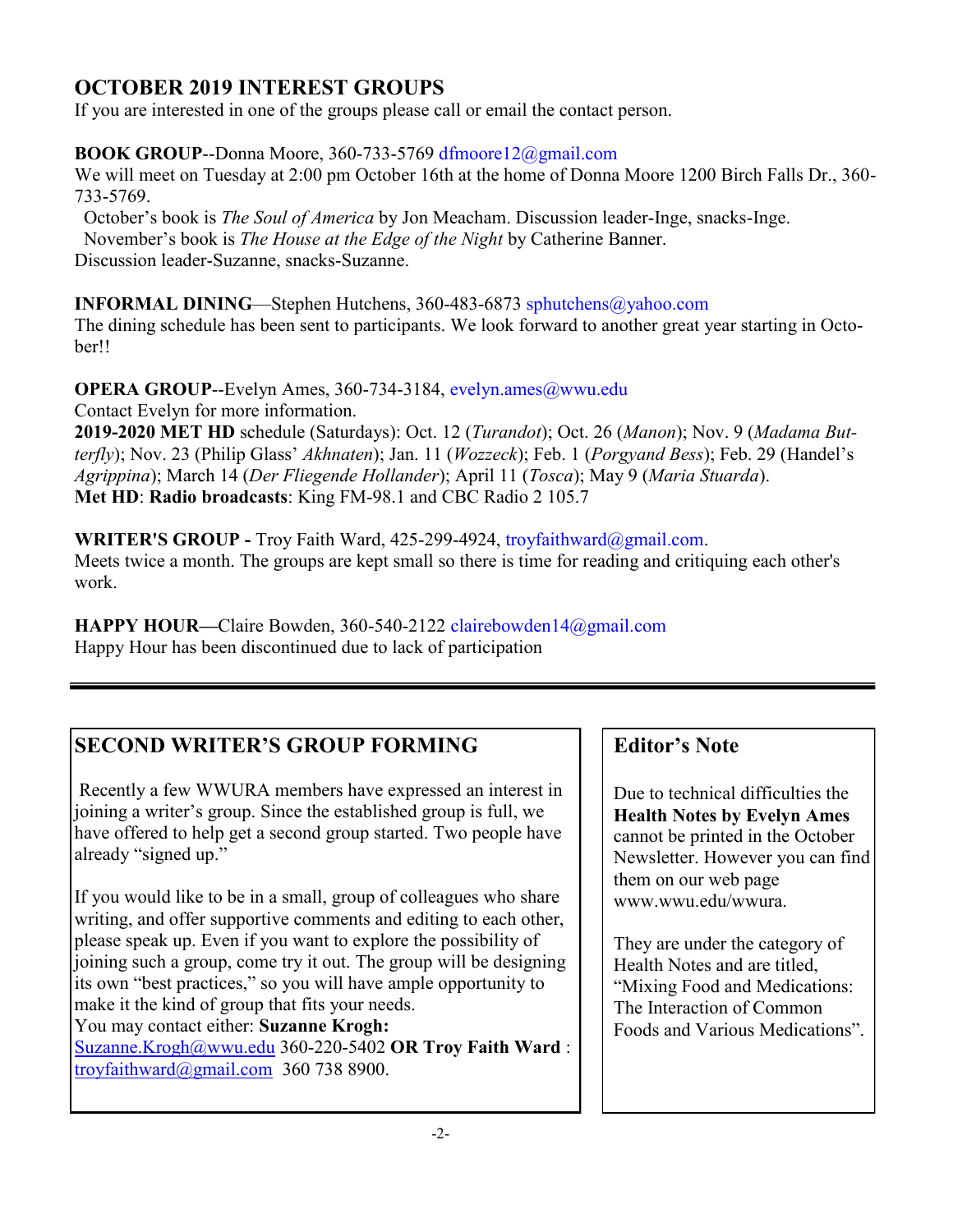## **Book Review**

#### *The Spy and thee Traior* **by Ben MacIntyre: A Review**

This absorbing spy story comes from the Cold War era, features a Soviet KGB agent—Oleg Gordievsky- who became an informant for the West for 11 years and is alive and well in England today. His tale is told engagingly and with some thrilling suspense by Ben MacIntyre, an experienced teller of spy stories. Published last year, the book is now newly released in a paperback edition. MacIntyre draws extensively, of course, from Gordievsky's own memoir *Next Stop Execution*, published in 1995.

Gordievsky was born in 1938, just as Stalin's bloody purges in the Soviet Union came to a close. His father was a KGB general, his older brother was a KKGB officer, his first wife was a KGB officer, his second wife was the daughter of a KGB officer.

After graduating from an elite Soviet university, Gordievsky joined the Soviet foreign service and in 1961 was assigned to East Berlin, just in time to experience the building of the Berlin Wall—which appalled and disillusioned him. The disillusionment was not complete, however, for he returned to Moscow and in 1963 joined the KGB, which posted him to Copenhagen. He enjoyed the open social life, the rich artistic and intellectual life of Copenhagen. Then in 1968 the Soviet invasion of Czechoslovakia to crush the Prague Spring completed the disillusionment of Gordievsky. He signaled his disenchantment and was recruited by the Danish and British secret services.

Gordievsky did not inform anyone of his defection to the West, not even his wife. He became even more valuable an asset when he was assigned to the Soviet London embassy as its KGB officer-in-charge. He had a major role in avoiding a nuclear war, with the Soviets misinterpreting a NATO war game. Perhaps it was Aldrich Ames, our CIA traitor, who identified Gordievsky. In any event, he was recalled to Moscow, drugged, interrogated, but not arrested. The British MI 5 performed the impossible task of exfiltrating him from under the surveillance of the KBG. MacIntyre's extensive narrative of Gordievsky's escape is thrilling to read. It succeeded against the highest odds. I like this book.

#### **- Bob McDonnell**

## **A Worthy Non-Profit**

#### **Law Advocates of Whatcom County**

This worthy non-profit organization has as its estimable mission "to provide free legal assistance to low income" residents of Whatcom County." To that end it provides lawyers whom one may consult on alternate Saturdays as the library, where it offes sessions on Street Law, Homeless Disability Advocacy, Veterans Advocacy, and Tenants Clinic. With Access ID knowledgeable volunteers offer assistance in obtaining state-issued ID. Because its annual revenue is less than one million dollars, Charity Navigator does not rate it. The office is at 1415 Commercial Street. Its phone number is 360-671- 6079. It welcomes contributions. Volunteer lawyers may contact the organization directly. It asks nonlawyers to check with Whatcom Volunteer Center.

## **WWURA Calendar 2019**

#### **October**

1- Board Meeting, 10:30 a.m.

 18– WWURA Lunch, 11:30 a.m.—Northwood Hall—Speaker– Director **Elizabeth Joffrain** and staff of the WWU Heritage

Resource Center

#### **November**

5– Board Meeting, 10:30 a.m.

 20—Travelogue, 6:30 p.m. –Squalicum Yacht Club

#### **December**

 3– Board Meeting 18– Holiday Party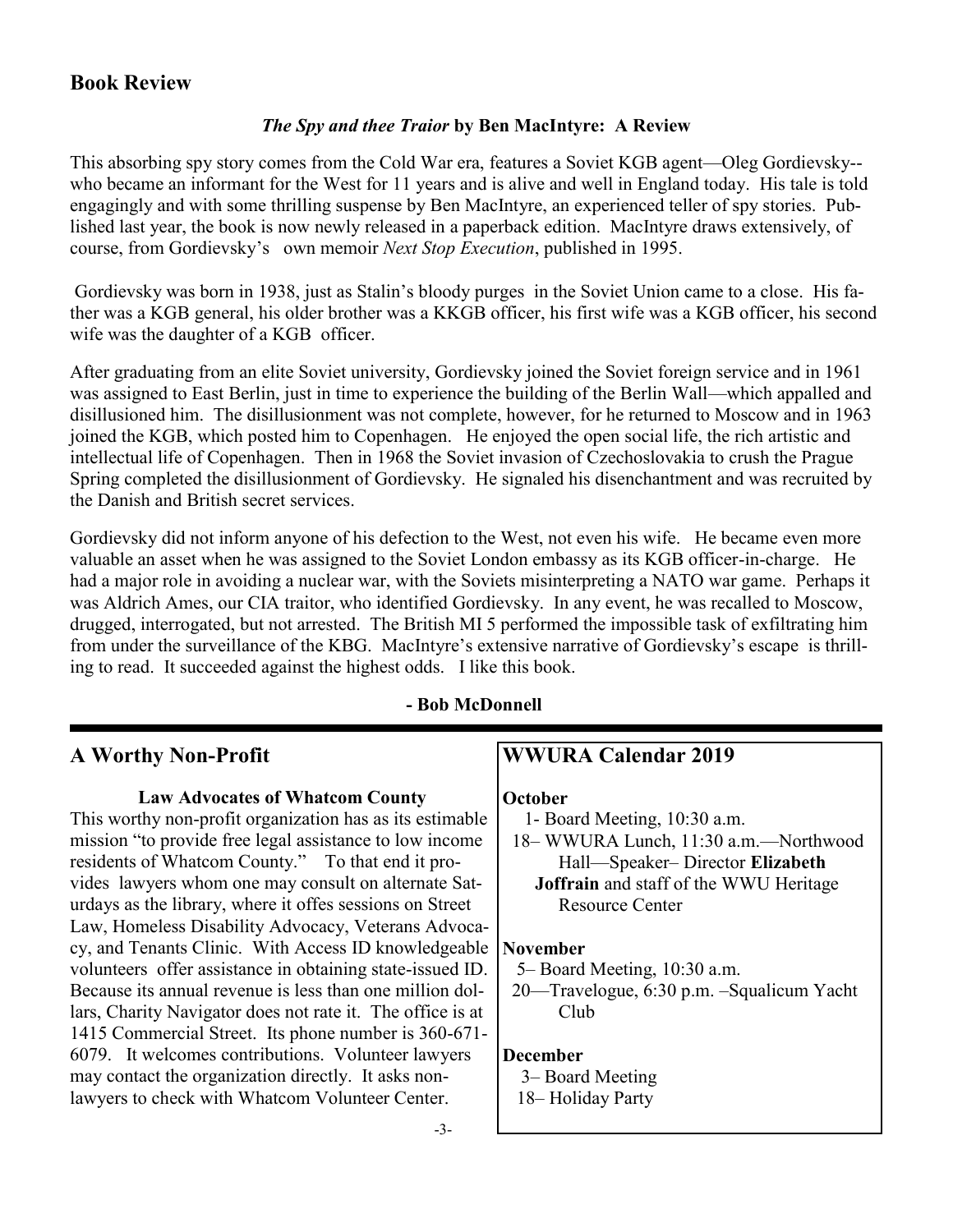# **Writer's Group**

### **The American Character**

by Nanette Davis

We rarely question the "real" American Character, but we know full well the idealized one; A kind of the "right stuff" sort of person. If male, surely strong and deep voiced, and having a combination of traits we deeply admire: enterprising, honest, reliable, predictable, intelligent, self-assured, patient, preferably kind, a sort of everyman's first responder. A protector figure comes to mind, someone you can trust to handle every crisis with aplomb, or at least with a measure of efficiency and smarts. A deliberate man, he rarely reacts with haste or thoughtlessness; and if an error is made, he reacts swiftly to rectify it. He is above all, a person of integrity, likeability and self mastery.

Occupational roles in our era for the idealized man could range from physician to astronaut, from law enforcer to entrepreneur; leadership roles that enable him to exert influence over others and his environment. Not a self-aggrandizement project at all. He is persuasive and maintains a focused effort to advance the welfare of others.

The adult female version of the American Character may be less developed—after all, women in the twenty first century still find themselves struggling for basic reproductive rights and parity in the workplace. Here's a rendering of the American female character that's still evolving: she's a working mother, with or without a supportive man. She's feisty, not pushy, never aggressive, and manages to mark her territory with certainty, integrity and spirit. If defeated by circumstances, she responds with flexibility and humor, a kind of feminine urban cowgirl. Her attributes include moral intactness, candor, kindness, likeability and straightforwardness. She is highly articulate and wholly authentic, she is a stellar credit to her family and community.

Traditional expectations linger and, although not always achieved, favor a soft-spoken, kindly individual devoted to family; someone highly responsive to duty and social approval. Engaging in nurturing occupations, such as nurse, teacher, social worker, a professional or office assistant—typically service roles the caregiving woman invariably performs with a willing smile.

As a leader, she is forthright, highly intelligent, determined and successful. She pledges a negotiated social order, and achieves her goals without creating enemies.

Both our ideal Man and Woman express social justice principles. Their personal codes of conduct include anti-racism, anti-discrimination, and anti-cruelty to humans and animals alike.

From what American pool of characters did our current president spring? How unlike our ideal character in every possible way. A recitation of his personal qualities all point downward; a slippery slope of negative values and standards that Mr. Trump apparently embraces. The human qualities that define the man range from outright lying to impetuous policy decisions to racist actions that threaten American interests at home and abroad. Our elected president could be likened to a "bull in the China shop," rattling economic markets, creating new enemies with a single Tweet, and upsetting long-term alliances that have helped maintain a measure of world peace and stability.

Where is the caution, the self-mastery, thoughtfulness, or at a minimum, intelligence required of a person at this level of leadership? In abstentia, missing, gone, lost; perhaps, never possessed. As a new public cry of outrage, the man has recently been accused of rape: he takes what he wants, and damn the consequences, and especially damn the victim.

(*cont'd on page 5*)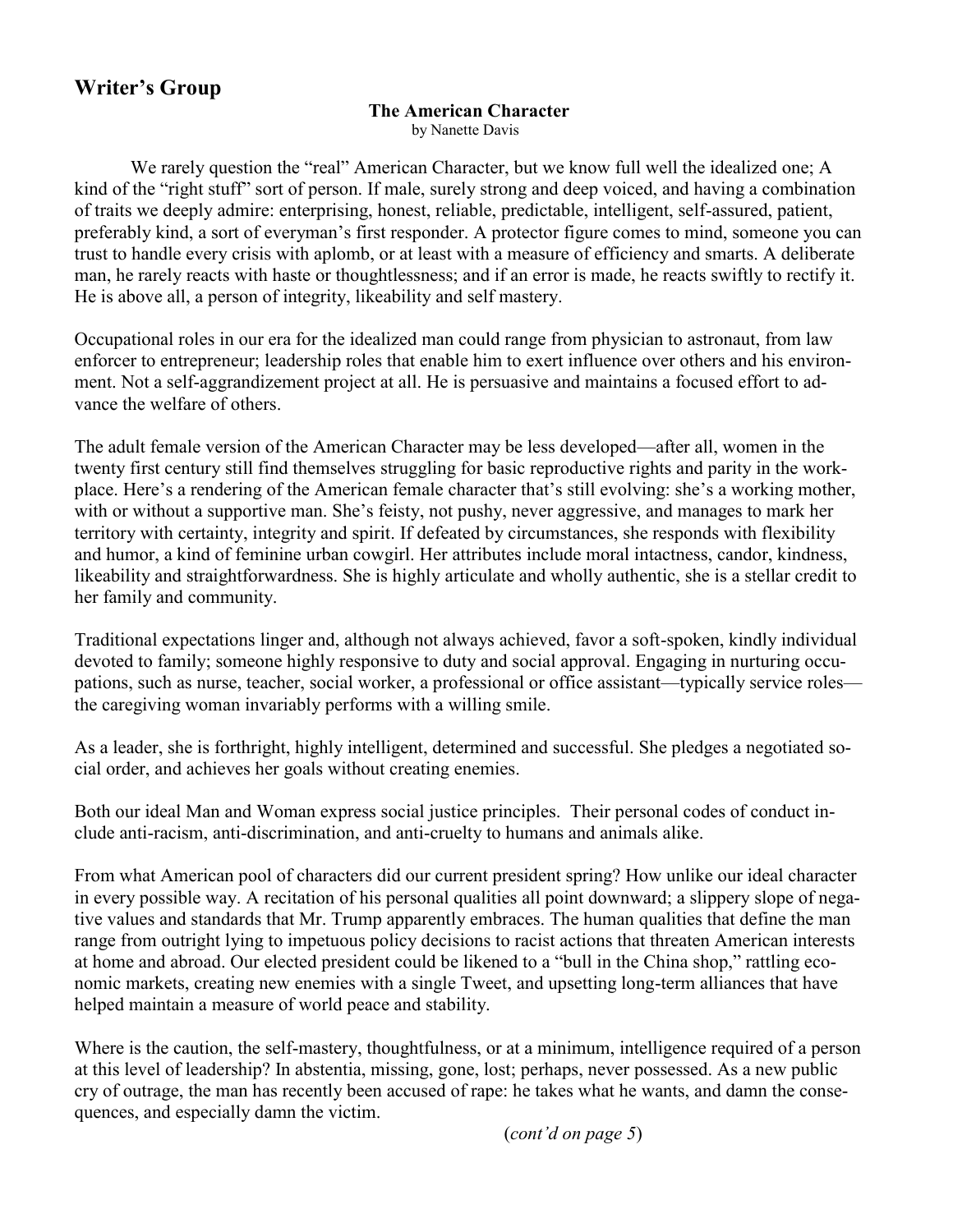## **Writer's Group**, cont'd

Reading the daily news can be agony. Today's case: Children at the southern border—all 300 of them, ill and without adequate supplies, the older ones caring for the babies and toddlers. What kind of policy focuses on injuring children, isolating them from parents and guardians?

Does Character count at all, anymore? Have we, as a people, forfeited our cherished ideal of the "good man or woman," one who humbles self for the betterment of others, to make the world a more secure place? Are we in the process of constructing a different ideal leader: a lying, cheating, thoughtless, cruel and self-absorbed person?

American presidents rarely have lived up to the high moral character of our model. With few exceptions (e.g. Andrew Jackson), our presidents have brought distinction and judicious decision-making to the White House, qualities sorely lacking in this administration.

As we face upcoming elections for 2020, perhaps our primary insistence as a voting public, should be to restore to the presidency those positive qualities of mind and spirit, which at the very least, demonstrate all or most of the idealized portrait of the Good Man or Woman. Can we do anything less to hold this country and the world together?

### **Reservation Form**

# **WWURA Fall Luncheon 11:30 a.m., October 18, 2019 Northwood Hall, 3240 Northwest Avenue**

Name (s)  $\blacksquare$ 

Address or Phone Number \_\_\_\_\_\_\_\_\_\_\_\_\_\_\_\_\_\_\_\_\_\_\_\_\_\_\_\_\_\_\_\_\_\_\_\_\_\_\_\_\_\_\_\_\_\_\_\_\_\_\_\_\_\_\_\_\_\_\_\_

Amount Enclosed \_\_\_\_\_\_\_\_\_\_\_\_\_\_\_\_\_\_\_\_\_\_\_\_\_\_\_\_\_(\$**17** members, **\$19** for non-member)

### **Reservation Deadline is Tuesday, October 15, 2019**

Make your **check payable to WWURA** and mail with this form to **Chris Gerhold, 829 Racine, Bellingham, WA, 98229.** Questions ? Call Chris at 360-733-9265.